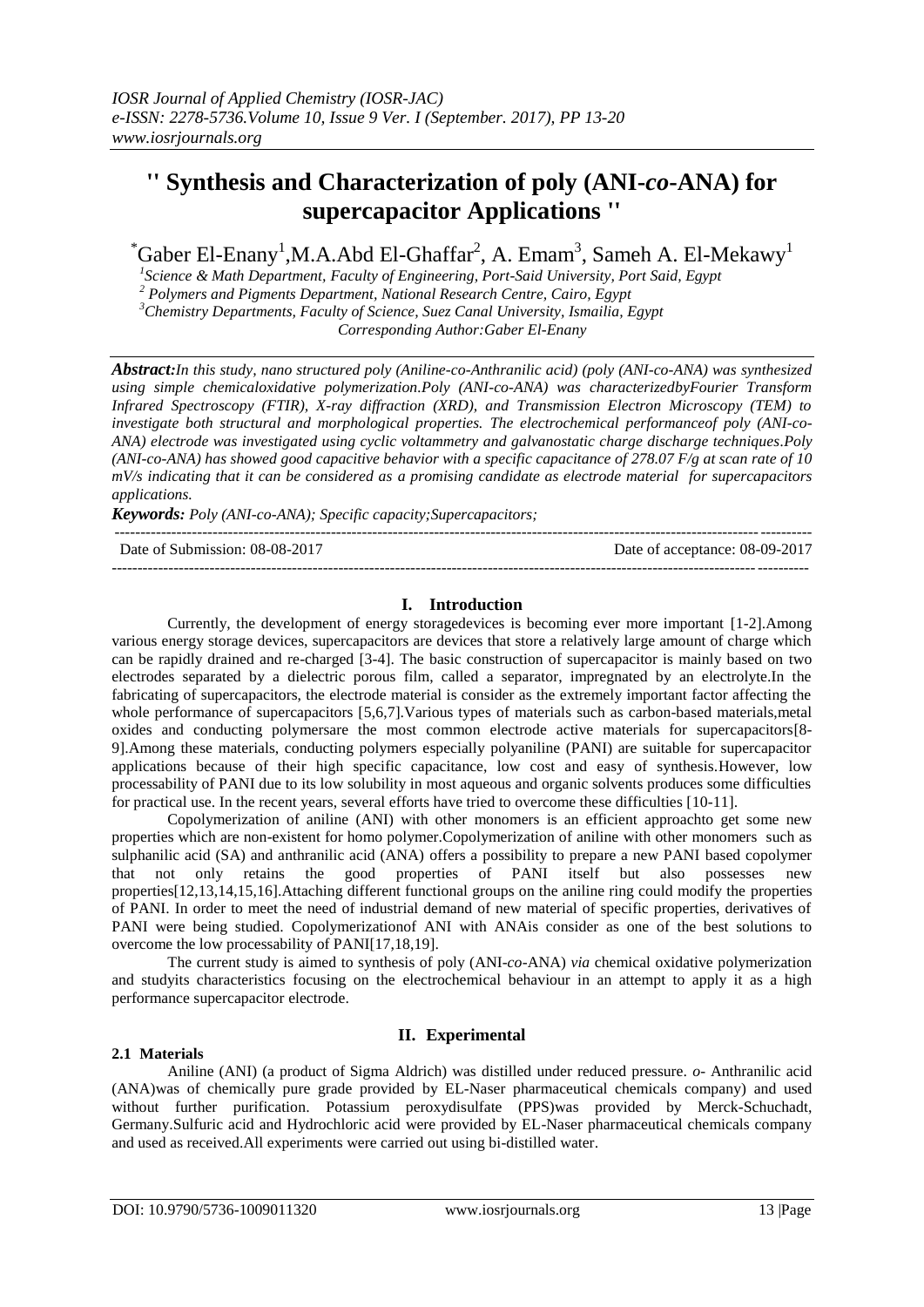## **2.2 Synthesis of poly(ANI-***co***-ANA)**

Poly (ANI-*co-*ANA) was chemically synthesized through oxidative co-polymerization with 1:1 feed molar concentrations of ANA and ANI. 4.656 g of aniline and 6.85g of anthranilic acid were dissolved respectively in aqueous 1.5M HCl. The solution of the two monomers was poured into three neck flask equipped with a thermometer, a mechanical stirrer, and a separating funnel. A solution containing potassium persulfate (0.025 M) in aqueous 1.5M HCl was added drop wise from the separating funnel whilst maintaining the temperature close to 40°C. After the addition is complete, the reaction mixture is then left stirring for approximately 90 min. At the end of reaction a greenish brown colored precipitate of Poly (ANI-*co*-ANA) was observed. The solid Poly (ANI-co-ANA) was then collected from the reaction mixture by centrifugal separation, evaporated and finally dried in an electric oven at  $50^{\circ}$ C for 24 hrs.

## **2.3 Characterization techniques**

JASCO- 6100 FT-IR spectrometerwas used to record FT-IR spectrum forpoly (ANI-*co*-ANA) sample. The crystal structure was characterized using X-ray diffractometer (Philips PW3050/60) with a Cu-K $\alpha$  X-ray source.TEM images were recorded using JEM-HR-2100-transmission electron microscope operated at an acceleration voltage of 200 kV, National Research Centre in Egypt.

The Electrochemical performance of Poly (ANI-*co*-ANA) electrode was evaluated by cyclic voltammetry (CV) and galvanostatic charge-discharge (GCDC).CVand GCDC measurements were performed using a three-compartment glass cell in which glassy carbon (GC) was used as the working electrode, Pt mesh was employed as the counter-electrode and a saturated calomel electrode (SCE) served as the reference electrode. All experiments were carried out at room temperature (around  $25\degree\text{C}$ ). To investigate the electrochemical behaviour of Poly (ANI-*co*-ANA), it was dissolved in an organic solventand then it was dropcasted onto glassy carbon electrode substrate followed by drying gently to evaporate the solvent under atmospheric conditions.

# **3.1 Polymerization conditions**

## **III. Results and discussion**

Copolymer of ANI with ANA was synthesized by in-situ chemical oxidation using PPS as the oxidizing agent and with equimolar quantities of the two monomers. Reasonably good yield of 59.1 % was obtained. The electron-withdrawing carboxylic acid group coupled with the steric factors deactivate the aromatic system retarding the polymerization of anthranilic acid compared to that of aniline. Due to this electronic effect a longer time is need to oxidize anthranilic acid monomer at low temperatures. Raising the temperature close to  $40^{\circ}$ C lead to increase the rate of polymerization.





**Figure 3.1:** IR Spectrum of Poly (ANI-*co*-ANA).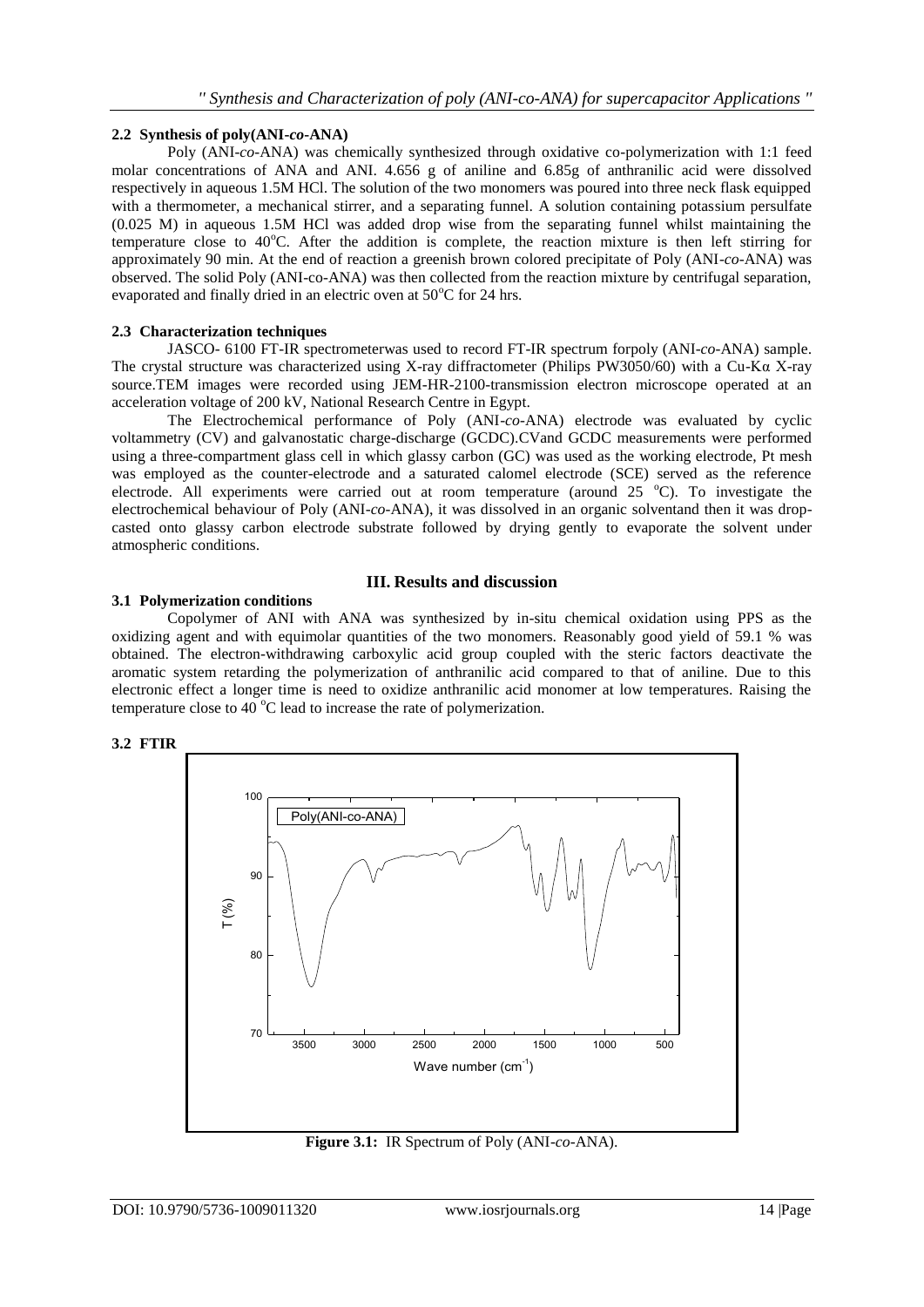Figure 3.1 shows the FTIR spectrum of poly (ANI-*co*-ANA). The spectrum of poly (ANI-*co*-ANA)showed band at 3450 cm<sup>-1</sup>that may be assigned to (NH).FT-IR spectrum showedsmall intensity band around 1700 cm<sup>-1</sup> correspond to the C=O stretch vibration. The small intensity may due to carboxyl groups along the whole polymer chain form intramolecular hydrogen bonds with amino groupsas schematically viewed in scheme 1 [20]. The band at 1580 and 1520  $cm^{-1}$  correspond to the C=C stretching deformation of quinoid and benzenoid rings along the copolymer chain respectively. The appearance of these IR bands confirmed the formation of copolymer. Our results were found in good agreement with the data reported in literature which confirms the reliability of our results [21,22,23,24,25].



**Scheme 1:** Intramolecular and intermolecular interactions in poly (ANI-*co*-ANA). Intramolecular interaction



**Figure 3.2:** XRD patterns ofPoly (ANI-co-ANA).

XRD is a common method to discuss the crystallinity orientation and chain backing of conducting polymers [26-27]. The XRD patternof poly (ANI-co-ANA) was shown in Figure 3.2.Two peaks were observed at  $2\theta = 8.5$  and 25.4 values. The data show that, the powder is amorphous in structure and the chains were strongly disordered.As illustrated all peaks are weak and broad, which illustrate an amorphous carbon framework.

## **3.4 TEM**



**Figure 3.3**: TEM imageobtained for poly (ANI-co-ANA).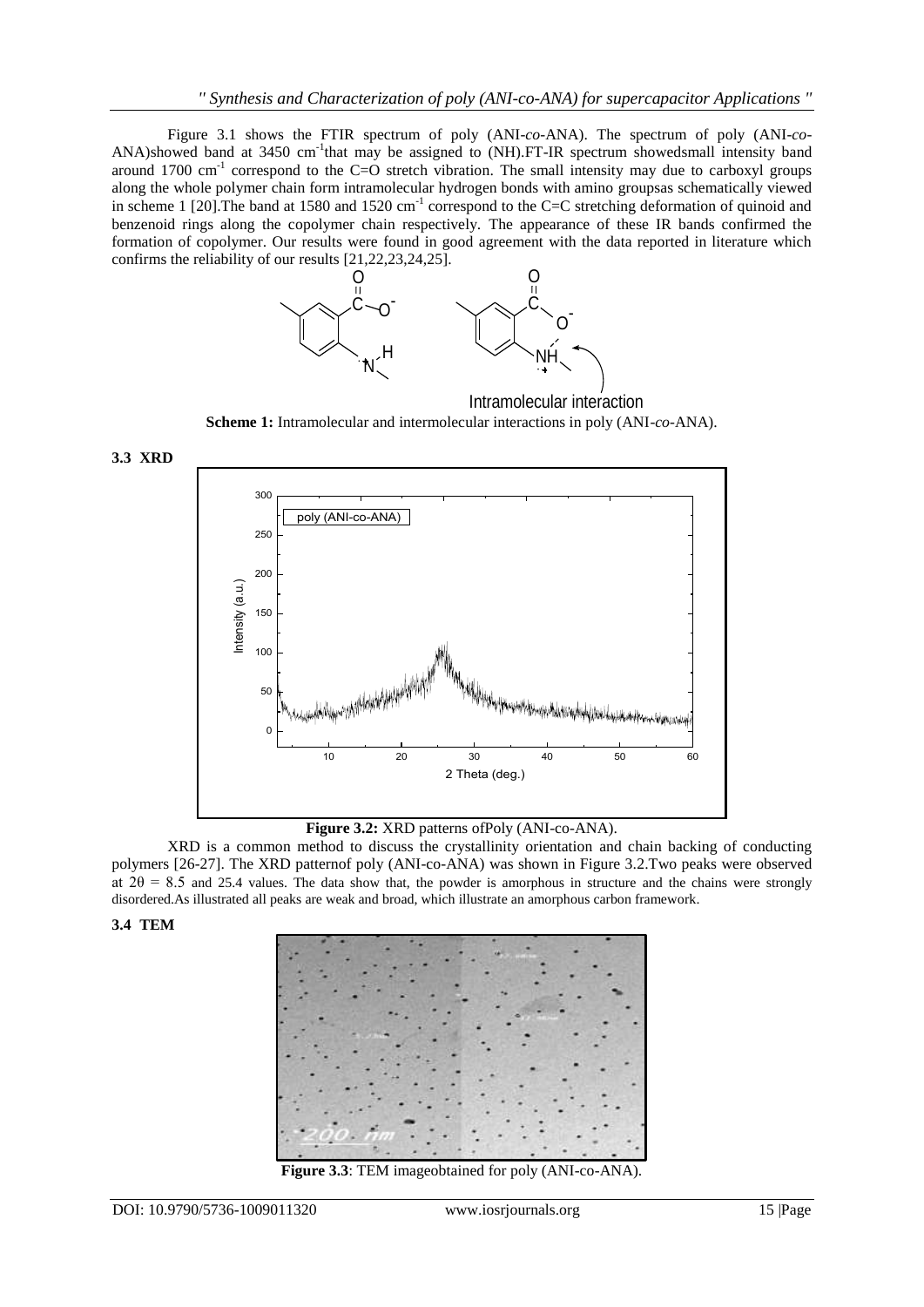The nano-scale structure of poly (ANI-*co-*ANA) was examined using transmission electron microscopy. TEM analysis (Figure 3.3 b) revealed that the copolymer particles were almost spherical in shape with a mean diameter of 5–13 nm.



### **3.5 Electrochemical Characterization 3.5.1 Cyclic voltammetry**

Figure 3.4: (a) Cyclic voltammograms of poly (ANI-*co*-ANA) at GCE in 1M H<sub>2</sub>SO<sub>4</sub> at different scan rates: from inside to outside 10,30,50,70, 100 and 200 mV/s. (b) The linear variation in the anodic peak currents as a function of square root of scan rates for poly  $(ANI-co-ANA)$  in  $1M H<sub>2</sub>SO<sub>4</sub>$ .

The cyclic voltammograms of poly  $(ANI-co-ANA)$  onto glassy carbon electrode in 1 M  $H_2SO_4$  over a voltage range from -0.2 to 0.8 V at different scan rates of 10, 30, 50, 70, 100 and200mV/s were shown in Figure 3.4(a).The CV profile of poly (ANI-*co-*ANA) exhibited two pairs of redox peaks at 0.155 V and 0.65 V suggesting the pesudocapactive behaviour of the electrode.

Anodic currents revealed a linear relationship as a function of square root of scan rate for poly (ANI $co-ANA$ ) electrode, as shown from Figure 3.4(b), when cycling was carried out in  $1M H<sub>2</sub>SO<sub>4</sub>$ . According to the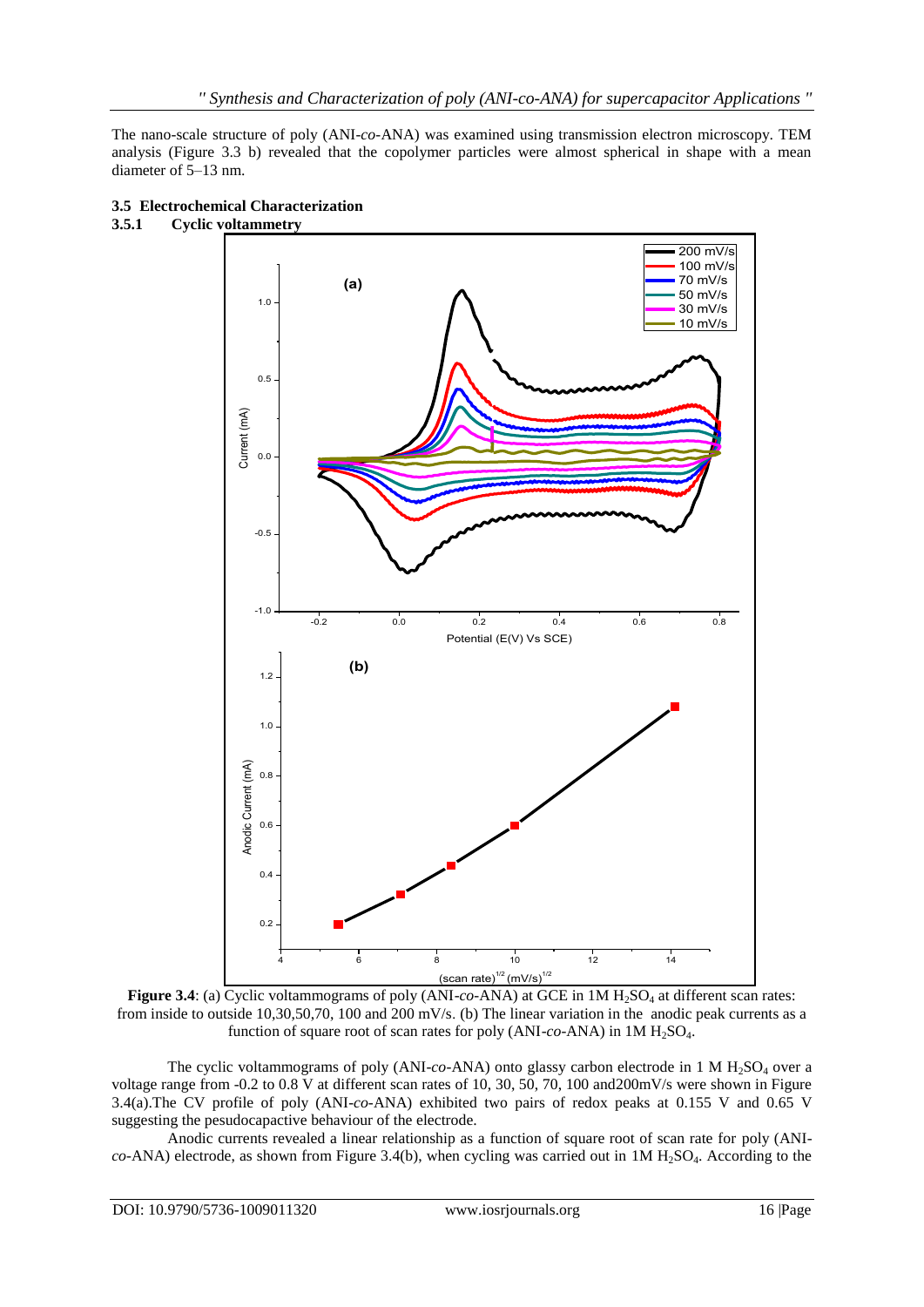Randles-Sevcik equation, the linear relationship as a function of square root of scan rate indicates that the electrochemical process is diffusion controlled [28].

The specific capacitance of poly (ANI-*co*-ANA)electrode was calculated from CV profile according to the following formula [29 ]:

$$
C_s = \frac{\int I \, dV}{v \, m \, \Delta V}
$$

where  $C_s$  is the specific capacitance of the electrode (F/g), v is the scan rate (mV/s), m is the mass of poly (ANI-co-ANA)and ΔV is the potential window. The calculated specific capacitance from the CV profile of poly (ANI-*co*-ANA)electrode at 10 mV/s is 287.07 F/g.



**Figure 3.5:** Effect of scan rate on the values of specific capacities of Poly (ANI-*co*-ANA).

As shown from Figure 3.5, the specific capacitances of Poly (ANI-*co*-ANA) decrease with the increasing scan rates. This may be attributed to the different diffuse rates of electrolyte ions. With high scan rates, electrolyte ions may be limited to contact with only the active materials on the surface due to the time constraint, and thus only the outer active surface can be utilized for charge storage, leading to lower specific capacitance values.





**Figure 3.6:** a Charge–discharge curves of (a) poly (ANI-co-ANA) electrode at a current density of 3, 6, 8, 12, and 15 A/gin 1 M  $H<sub>2</sub>SO<sub>4</sub>$ .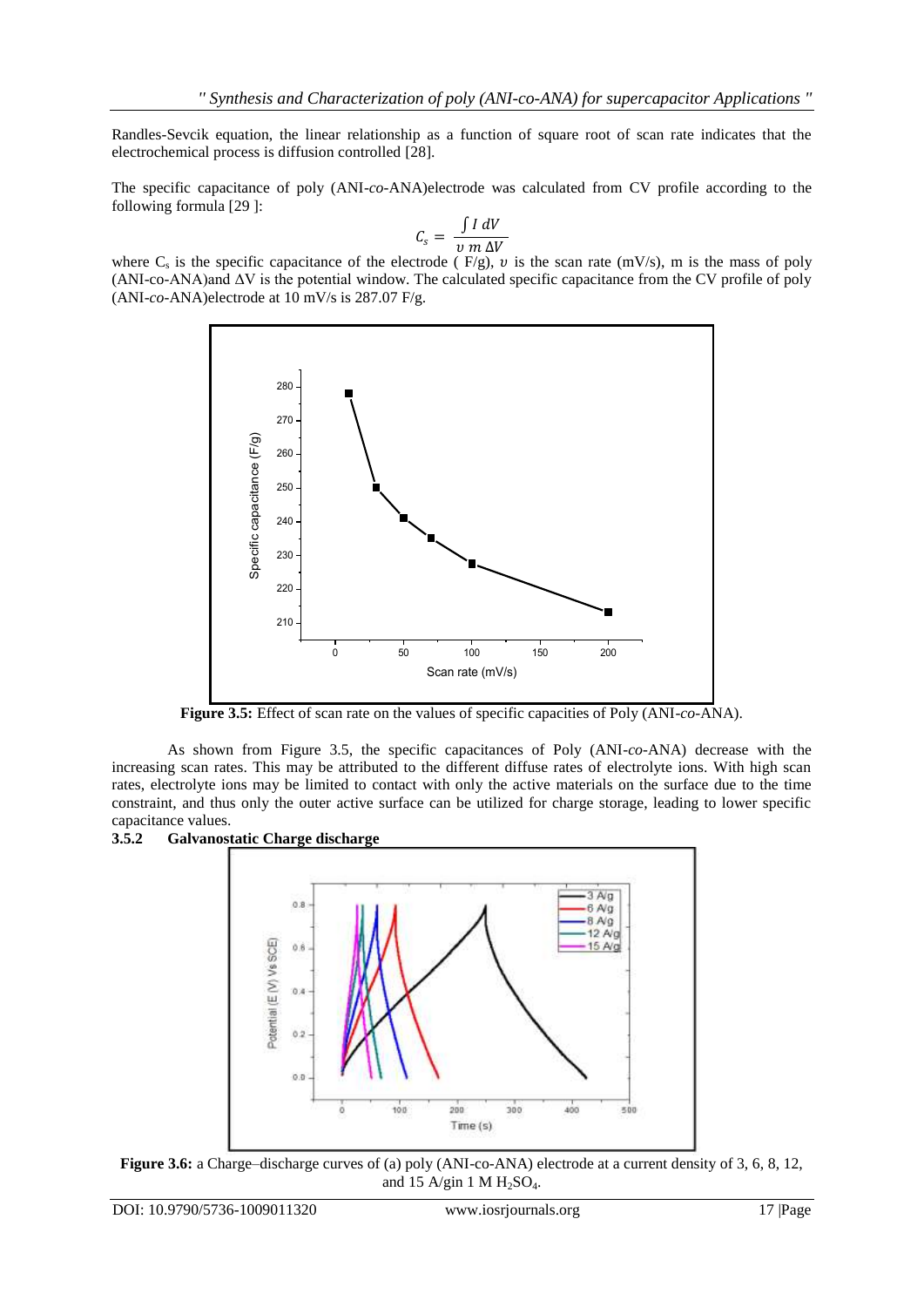The charge/discharge curves of Poly (ANI-*co*-ANA) at different current densities of 3, 6, 8, 12, and 15 A/g, respectively were shown in Figure 3.6. The charge/discharge curves have slightly deviated from linear characteristics and this behavior reveals that the capacitance involves Faradic capacitance due to redox reactions The large charge/discharge time, as evident in Figure 3.6, suggests that large number of electrons and electrolyte ions are participating in the charge/discharge process.

# **3.5.3 Cyclic Stability**

Study of stability and reversibility of the electrode material is critical in practical applications for supercapacitors [30].Multiple CV curves for Poly (ANI-*co*-ANA) was recorded in 1 M H<sub>2</sub>SO<sub>4</sub> at 200 mV/s for 1000 cycles as shown in Figure 3.7(a).



**Figure 3.7**: (a) Cyclic stability of Poly (ANI-*co-*ANA) during the multiple CVs process. (b)Capacity retention of Poly (ANI*-co*-ANA) as a function of cycle number.

Figure 3.7 (b) shows the specific capacitance retention of Poly (ANI-*co*-ANA) as a function of cycle number. The retention ability is calculated by taking the ratio of capacitance at a particular cycle to the initial capacitance. At the initial cycles (till cycle no 60), the specific capacitance did not decrease but actually increased dramatically due to electro-activation process. The Poly (ANI-*co*-ANA) electrode shows 47.7 % loss in specific capacitance after 1000 cycles due to redox reactions. Redox reactions (doping/de-doping of ions) can lead to mechanical changes making the Poly (ANI-*co*-ANA) electrode swell and shrink, giving rise to poor mechanical stability and low cycle life as all conducting polymers [31]. In our future work we attempt to improve the stability of Poly (ANI-*co*-ANA) electrode.

## **3.6 Thermal stability**

Thermal stability of Poly (ANI-co-ANA) was analyzed by TGA in He atmosphere. The TGA curve (Figure 3.8) of the copolymer, it exhibited a three-step weight loss. The first minor weight loss step between 50 and  $120^{\circ}$ C was ascribed to the removal of moisture and physically adsorbed water molecules.The second weight loss step between 150 and 350 °C was attributed to the removal of dopant along with the evolution of carbon dioxide and oligomers from the copolymer. The third major weight loss at around 400 °C was ascribed to the degradation of copolymer.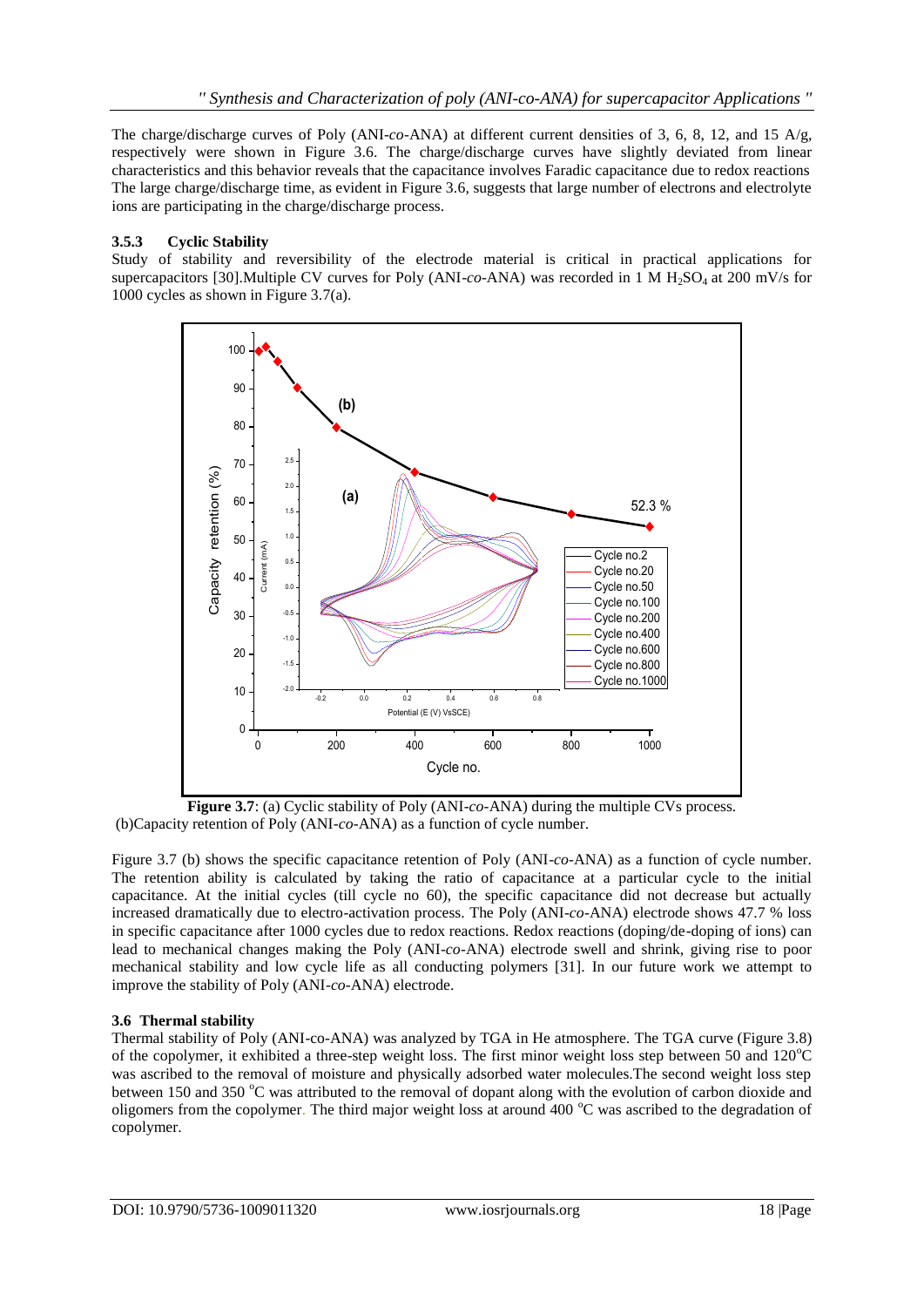

**Figure 3.8:** TGA thermogram of Poly(ANI-*co*-ANA).

## **IV. Conclusion**

Poly (ANI-*co*-ANA) was successfully synthesized as electrode material for supercapacitors*via*chemical oxidative polymerization.The FT-IR, and XRD characterization tests implied the formation of copolymer composed of ANI and ANA monomers. TEM results showed that chemically synthesized poly (ANI-*co*-ANA) consisting spherical nanoparticles with mean diameter smaller than 13 nm.The specific capacitance from cyclic voltammetry of copolymer was found to be 278.07 F/g at scan rate of 10 mV/s.Our synthetic approach presents not only an environmentally-friendly option, but also relatively clean and easy processing conditions that would be important for many technological applications. This method can be extended to the fabrication of other PANI-basedcopolymers.

#### **References**

[1] A. Salvatore Aricò, P. Bruce, B. Scrosati, J.-M.Tarascon, W. van Schalkwijk, Nanostructured materials for advanced energy conversion and storage devices, *Nature Materials*, 4**(2005)**366.

1

- [2] P. J. Hall, E.J. Bain,Energy-storage technologies and electricity generation,*Energy Policy*, 36 **(2008)** 4352.
- [3] P. Simon, Y.Gogotsi, B. Dunn,Where Do Batteries End and Supercapacitors Begin?*,Science*,343 **(2014)** 1210.
- G. Zhang, X. Wen,General Solution Growth of Mesoporous NiCo<sub>2</sub>O<sub>4</sub>Nanosheets on Various Conductive Substrates as High-Performance Electrodes for Supercapacitors,*Advanced Materials*, 25 **(2013)** 976.
- [5] P. Simon, Y. Gogotsi,Materials for electrochemical capacitors,*Nature Materials*, 7**(2008)** 845.
- [6] D. Zhao, X. Guo, Y. Gao, F. Gao, An Electrochemical Capacitor Electrode Based on Porous Carbon Spheres Hybrided with Polyaniline and Nanoscale Ruthenium Oxide, *ACS Applied Materials & Interfaces,* 4 **(2012)** 5583.
- [7] F. Béguin, V. Presser, A. Balducci, E. Frackowiak, Carbons and Electrolytes for Advanced Supercapacitors, *Advanced Materials*, 26 **(2014)** 2219.
- [8] A. Burke, Ultracapacitors: why, how, and where is the technology,*Journal of Power Sources*, 91 **(2000)** 37.
- [9] G. Wang, L. Zhang, J. Zhang, A review of electrode materials for electrochemical supercapacitors,*Chemical Society Reviews*, 41 **(2012)** 797.
- [10] B. Liang, Z. Qin, T. Li, Z. Dou, F. Zeng, Y. Cai, M. Zhu, Z. Zhou,Poly(aniline-co-pyrrole) on the surface of reduced graphene oxide as high-performance electrode materials for supercapacitors,*ElectrochimicaActa*, 177 **(2015)** 335.
- [11] X. Zhang, J. Zhu, N. Haldolaarachchige, J. Ryu, D. P. Young, S. Wei, Z. Guo,Synthetic process engineered polyaniline nanostructures with tunable morphology and physical properties,*Polymer*, 53 **(2012)** 2109.
- [12] A. Malinauskas,Review: Self-doped polyanilines, *Journal of Power Sources*, 126 **(2004)** 214.
- [13] R. Sasikumar, P. Manisankar,Electrochemically synthesized nano size copolymer, poly (aniline-co-ethyl 4-aminobenzoate) and its spectroelectrochemicalstudies,*Polymer,* 52 **(2011)** 3710.
- [14] M. Jaymand,Recent progress in chemical modification of polyaniline,*Progress in Polymer Science*, 38 **(2013)** 1287.
- [15] H. Karami, S. Jafari, F. Goli,Synthesis of Aniline Pyrrole Copolymer Nanostructures by the Pulsed Galvanostatic Polymerization,*International Journal of electrochemical science*,11 **(2016)** 3056.
- [16] Y. ArslanUdum, K. Pekmez, A.Yıldız,Electrochemical preparation of a soluble conducting aniline–thiophene copolymer, *European Polymer Journal*, 41 **(2005)** 1136.